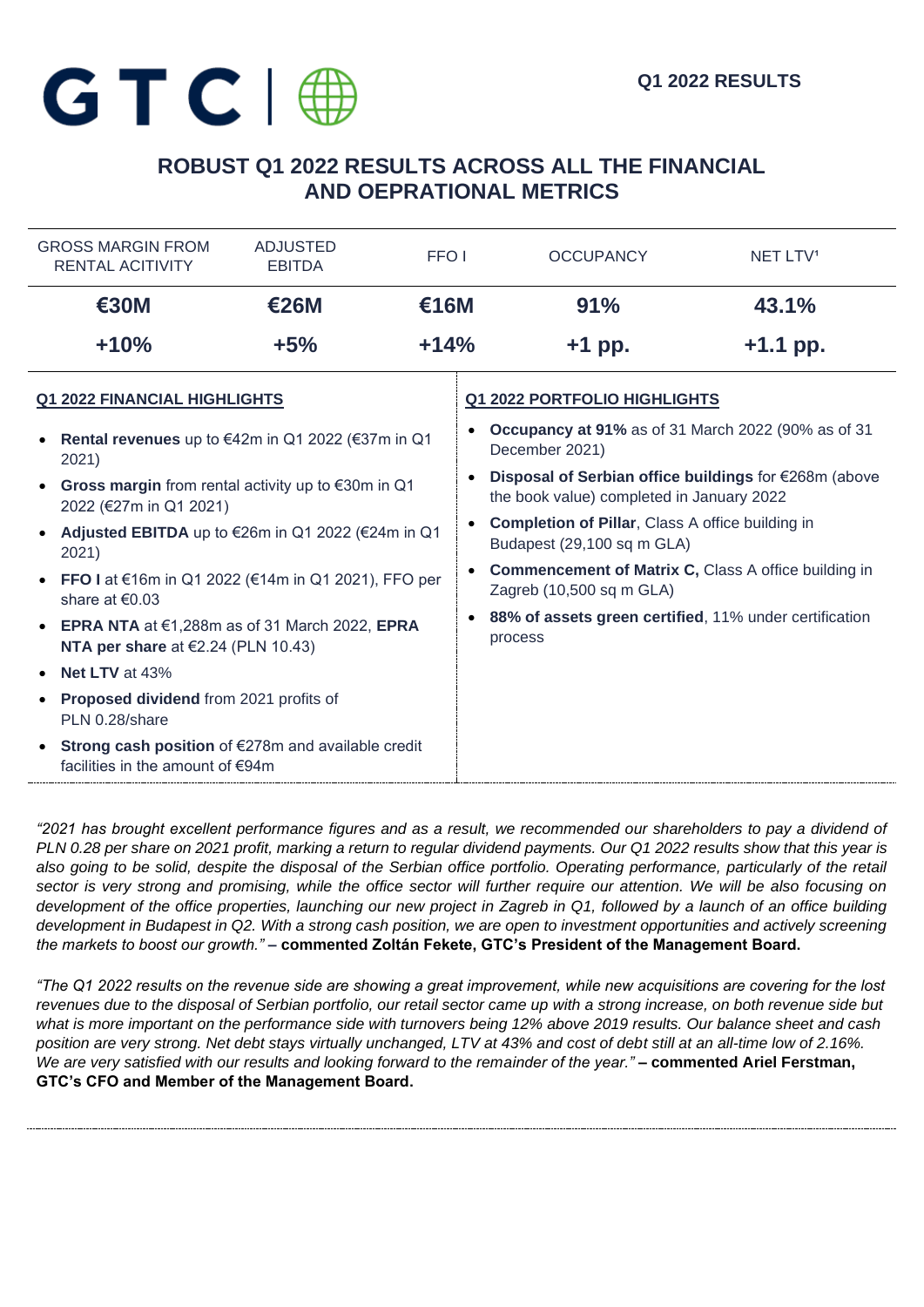## **OPERATING ACHIEVEMENTS**

| Offices: new projects in<br>the portfolio combined<br>with stronger leasing<br>activity | Disposal of Serbian office portfolio for €268m (above the book value) completed<br>in January 2022<br>■ 122,200 sq m A class office space<br>• 11 office buildings<br><b>Completion of Pillar, Class A office building in Budapest</b><br>٠<br>■ 29,100 sq m A class office space<br>■ $€6.1m p.a. in-place rent$ |
|-----------------------------------------------------------------------------------------|-------------------------------------------------------------------------------------------------------------------------------------------------------------------------------------------------------------------------------------------------------------------------------------------------------------------|
|                                                                                         | ■ Uplift on the valuation of almost €30m                                                                                                                                                                                                                                                                          |
|                                                                                         | Commencement of Matrix C, Class A office building in Zagreb<br>$\bullet$<br>10,500 sq m A class office space<br>Expected $E2.1m$ p.a. in-place rent                                                                                                                                                               |
|                                                                                         | Leasing activity improved to over 36,100 sq m in Q1 2022 (13,500 sq m in Q1<br>2021)                                                                                                                                                                                                                              |
|                                                                                         | • Prolongation and expansion of an anchor tenant's lease in Center Point,<br>Budapest (c. 16,000 sq m)                                                                                                                                                                                                            |
|                                                                                         | Htec signed a pre-lease in GTC X, Belgrade (c. 8,200 sq m)<br>ш                                                                                                                                                                                                                                                   |
|                                                                                         | Prolongation of IQVIA lease in Sofia Tower, Sofia (c. 2,900 sq m)<br>×.                                                                                                                                                                                                                                           |
|                                                                                         | Prolongation of TMF lease in Duna Tower, Budapest (c. 1,550 sq m)                                                                                                                                                                                                                                                 |
|                                                                                         | Flex Space chose Advance Business Center II, Sofia (c. 1,400 sq m)                                                                                                                                                                                                                                                |
|                                                                                         | Prolongation of Deloitte Audyt lease in Korona Office, Kraków (c. 900 sq m)<br>ш                                                                                                                                                                                                                                  |
|                                                                                         | • Global4Net chose Globis Wrocław, Wrocław (c. 500 sq m)                                                                                                                                                                                                                                                          |
|                                                                                         | Occupancy at 89% as of 31 March 2022 (88% <sup>1</sup> in December 2021)                                                                                                                                                                                                                                          |
|                                                                                         | 89% of office assets green certified, 10% under certification process<br>٠                                                                                                                                                                                                                                        |
| <b>Retail: back to pre-Covid</b><br>levels                                              | Currently, 100% of our retail GLA is allowed to trade<br>$\bullet$                                                                                                                                                                                                                                                |
|                                                                                         | We are seeing a positive trend in all malls, footfall is growing and turnover<br>ш<br>reached pre-Covid levels (100% in March 2022 vs 2019; 98% <sup>2</sup> in Q1 2022 vs<br>2019 and 153% in Q1 2022 vs 2021)                                                                                                   |
|                                                                                         | • April turnover on record high level at 112% of 2019 results                                                                                                                                                                                                                                                     |
|                                                                                         | Retailers continue to expand and prolong their leases:<br>$\bullet$                                                                                                                                                                                                                                               |
|                                                                                         | c. 1,200 sq m LC Waikiki in Ada Mall (prolongation)                                                                                                                                                                                                                                                               |
|                                                                                         | c. 600 sq m Hungarian Post in Hegyvidék Shopping Center (prolongation)                                                                                                                                                                                                                                            |
|                                                                                         | c. 600 sq m Pertini Toys in Ada Mall (prolongation)                                                                                                                                                                                                                                                               |
|                                                                                         | c. 450 sq m Fressnapf in Hegyvidék Shopping Center                                                                                                                                                                                                                                                                |
|                                                                                         | c. 380 sq m Benetton in Avenue Mall Zagreb (prolongation)<br>ш                                                                                                                                                                                                                                                    |
|                                                                                         | Occupancy at 96% as of 31 March 2022 (95% as of 31 December 2021)                                                                                                                                                                                                                                                 |
|                                                                                         | 88% of retail assets green certified                                                                                                                                                                                                                                                                              |

Note: (1) Excludes assets held for sale; (2) Excludes Ada Mall which was open in end of May 2019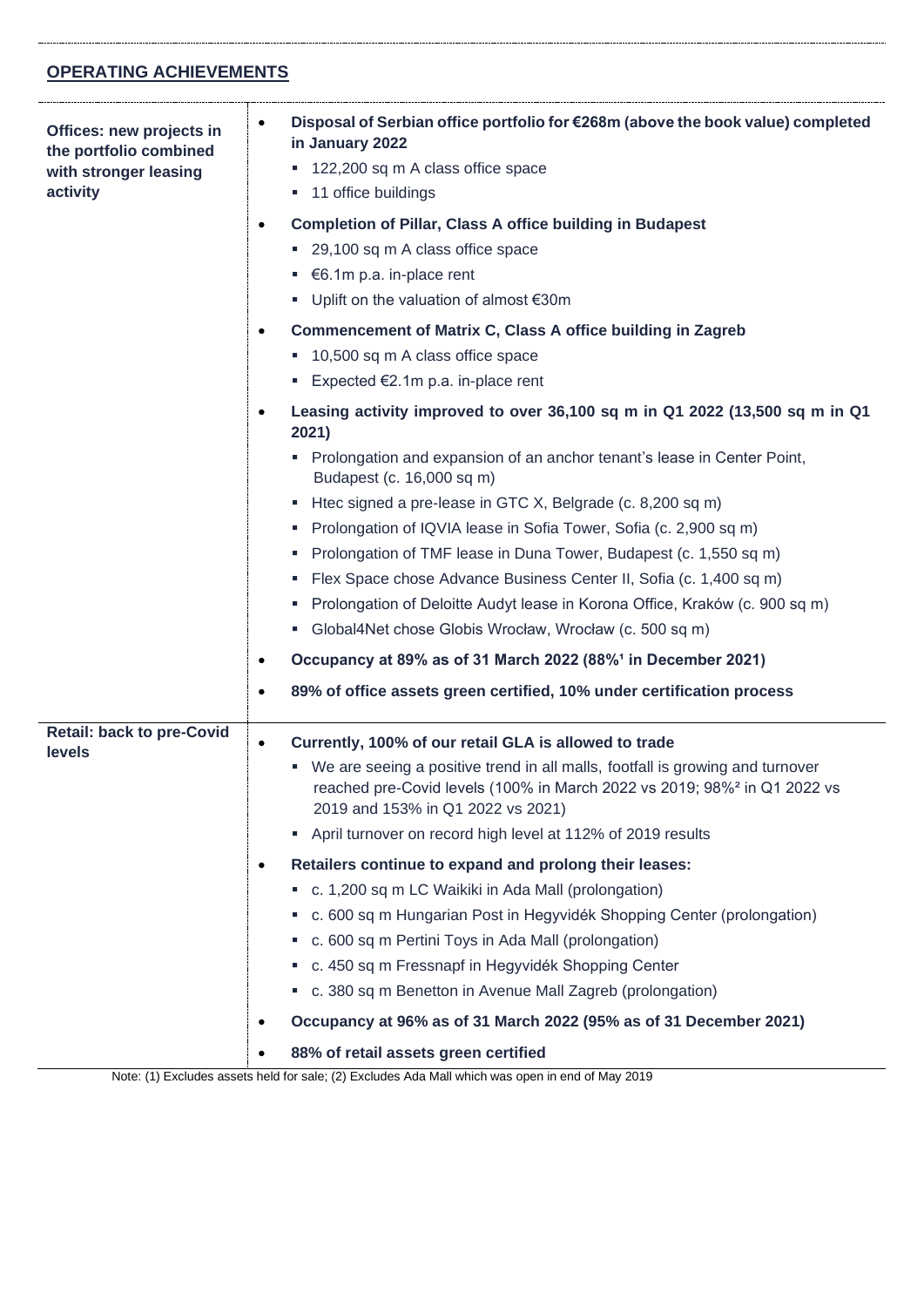## **FINANCIALS**

| <b>Rental and service</b>                |           | Up to $\epsilon$ 42m in Q1 2022 as compared to $\epsilon$ 37m in Q1 2021                                                                                                                                                                                                                                                                                                                                                                                                                                                                                                                                                                               |
|------------------------------------------|-----------|--------------------------------------------------------------------------------------------------------------------------------------------------------------------------------------------------------------------------------------------------------------------------------------------------------------------------------------------------------------------------------------------------------------------------------------------------------------------------------------------------------------------------------------------------------------------------------------------------------------------------------------------------------|
| revenues                                 |           | The Group recognized an increase in rental revenues following acquisition of income<br>generating properties and the completion of Pillar in the amount of €6.5m and an<br>increase in rental revenues as from shopping centres in the amount of €3.8m as a<br>result of the end of the Covid-19 related discounts and measures taken to help the<br>retail tenants, as well as an increase in average rental rate following the indexation of<br>its rental rates to the European CPI. The increase was partially offset by a decrease<br>in rental revenues following the sale of Serbian office portfolio in the first quarter of<br>2022 of €5.8m. |
| <b>Gross margin from</b>                 |           | Increased to €30m in Q1 2022 as compared to €27m in Q1 2021                                                                                                                                                                                                                                                                                                                                                                                                                                                                                                                                                                                            |
| operations                               |           | Mainly resulting from an increase in the rental revenues due to acquisitions and<br>completion of properties, partially offset by a loss in rental and service revenues due<br>to the sale of Serbian office portfolio.                                                                                                                                                                                                                                                                                                                                                                                                                                |
| <b>Administrative expenses</b>           |           | Administrative expenses (before provision for share based program) increased<br>to €4m from €3m in Q1 2021 mainly due to an increase in the remuneration<br>expenses and an increase in legal, tax, IT services and other advisory.                                                                                                                                                                                                                                                                                                                                                                                                                    |
|                                          |           | Mark-to-market of the share-based program resulted in the a reversal of share-based<br>provision of €0.4m in Q1 2022 compared to a provision of €0.3m recognized in the Q1<br>2021.                                                                                                                                                                                                                                                                                                                                                                                                                                                                    |
| Profit from revaluation of               |           | Amounted to €3m as compared to €3m loss in Q1 2021                                                                                                                                                                                                                                                                                                                                                                                                                                                                                                                                                                                                     |
| investment property                      |           | Reflects mainly to profit from the revaluation of Pillar (Budapest, Hungary) upon its<br>completion, partially offset by capital expenditure invested on the existing investment<br>properties.                                                                                                                                                                                                                                                                                                                                                                                                                                                        |
| <b>Financial expenses, net</b>           | $\bullet$ | Average interest rate at 2.16% resulting from refinancing activity, bonds issued and<br>hedging strategy. Financial expenses, net at €8m as compared to €8m in Q1 2021                                                                                                                                                                                                                                                                                                                                                                                                                                                                                 |
| <b>Tax</b>                               | $\bullet$ | Tax amounted to €5m as compared to $€4m$ tax benefit in Q1 2021                                                                                                                                                                                                                                                                                                                                                                                                                                                                                                                                                                                        |
|                                          |           | Taxation consists mainly of €5m of current tax expenses and less than €1m of<br>deferred tax benefit.                                                                                                                                                                                                                                                                                                                                                                                                                                                                                                                                                  |
| <b>Adjusted EBITDA and net</b><br>profit | $\bullet$ | Adjusted EBITDA was at €26m (€24m in Q1 2021), the net profit amounted to<br>€15m in Q1 2022 (€9m in Q1 2021). This mainly resulted from a strong operating<br>performance combined with profit from revaluation/impairment of assets of €3m,<br>partially offset by an increase in foreign exchange differences loss by €1m.                                                                                                                                                                                                                                                                                                                          |
| <b>Funds From Operations</b><br>(FFOI)   |           | Up to €16m as compared to €14m in Q1 2021, FFO I per share at €0.03                                                                                                                                                                                                                                                                                                                                                                                                                                                                                                                                                                                    |
| <b>GAV</b>                               |           | At €2,315m as of 31 March 2022 (€2,507m as of 31 December 2021) mainly due to<br>the completion of the sale of Serbian entities partially offset by an investment of<br>€74m mostly into the acquisition of a new landbank in Serbia and two assets in<br>Hungary.                                                                                                                                                                                                                                                                                                                                                                                     |
| <b>EPRA NTA / share</b>                  | $\bullet$ | At €2.24 compared to €2.21 on 31 December 2021                                                                                                                                                                                                                                                                                                                                                                                                                                                                                                                                                                                                         |
|                                          |           | Corresponding to EPRA NTA of €1,288m compared to €1,272m as of 31 December<br>2021.                                                                                                                                                                                                                                                                                                                                                                                                                                                                                                                                                                    |
| Debt and debt related                    |           | At €1,301m compared to €1,443m as of 31 December 2021                                                                                                                                                                                                                                                                                                                                                                                                                                                                                                                                                                                                  |
| <b>indicators</b>                        |           | This decrease comes mainly from the disposal of office properties in Serbia and<br>related liabilities of €142m.                                                                                                                                                                                                                                                                                                                                                                                                                                                                                                                                       |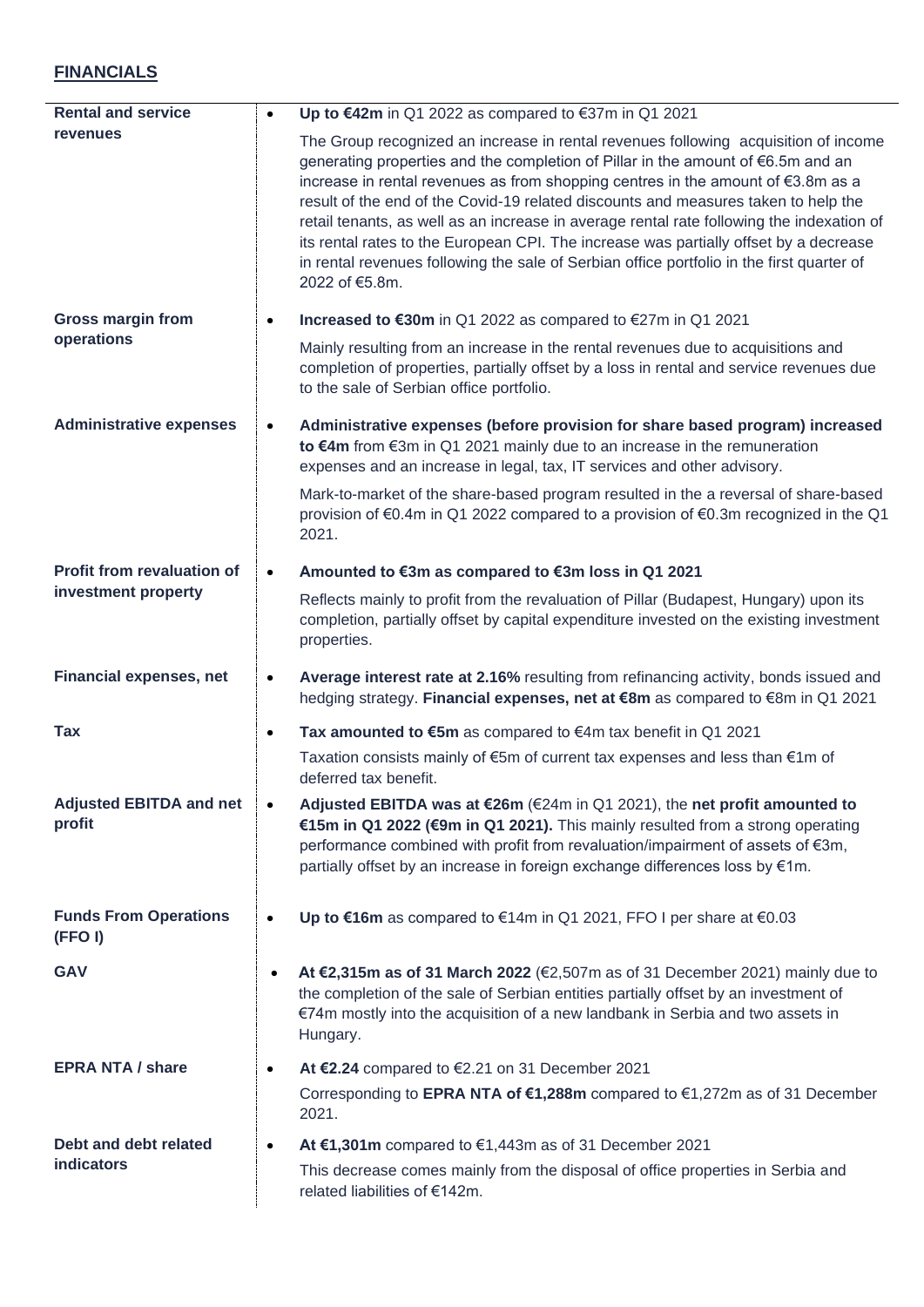|      | $\bullet$ | Weighted average debt maturity of 5.1 years and average interest rate of 2.16%<br>p.a.                                                                                                                                   |
|------|-----------|--------------------------------------------------------------------------------------------------------------------------------------------------------------------------------------------------------------------------|
|      | $\bullet$ | Net LTV 43.1% (adjusted for capital increase and disposal of Serbian office portfolio<br>at 42.0% on 31 December 2021)                                                                                                   |
|      | $\bullet$ | Annualized consolidated coverage ratio (based on EBITDA) at 3.7x (3.6x on<br>31 December 2021)                                                                                                                           |
|      | $\bullet$ | Unsecured debt at 56% and unencumbered properties up to 52% (45% as of 31<br>December 2021)                                                                                                                              |
| Cash | ٠         | Cash balance of €278m as of 31 March 2022 (€97m as of 31 December 2021)                                                                                                                                                  |
|      |           | Mainly as a result of the sale of Serbian assets (net of cash in disposed entities)<br>$(\infty)$ combined with capital increase ( $\in$ 120m), partially offset by the purchase of<br>completed assets and land (€50m). |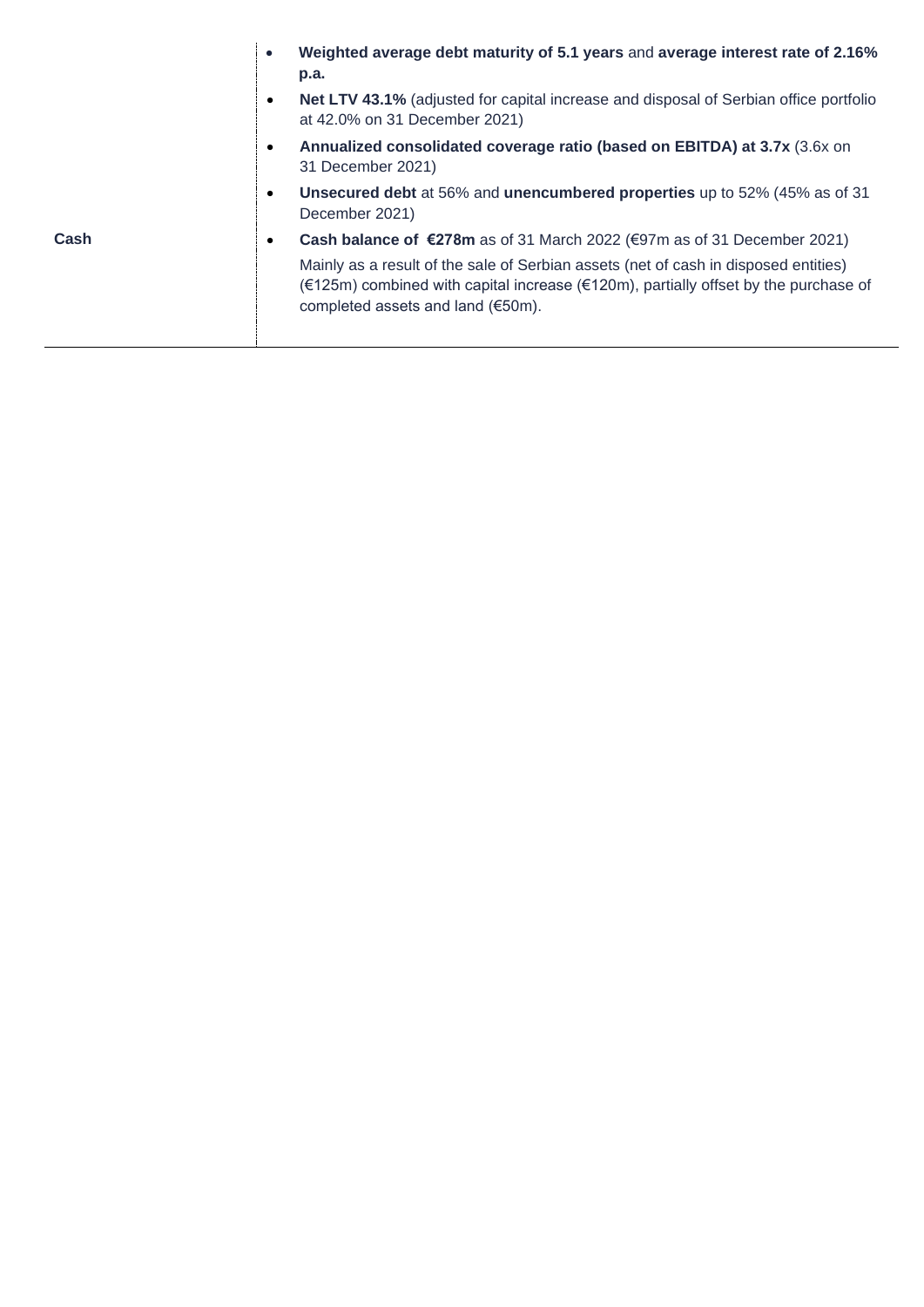### Annex 1 Consolidated Statement of Financial Position as of 31 March 2022 (in thousands of euro)

|                                          | <b>31 March</b> | <b>31 December</b> |
|------------------------------------------|-----------------|--------------------|
|                                          | 2022            | 2021               |
|                                          | (unaudited)     | (audited)          |
| <b>ASSETS</b>                            |                 |                    |
| <b>Non-current assets</b>                |                 |                    |
| Investment property                      | 2,319,177       | 2,240,660          |
| Residential landbank                     | 27,293          | 27,002             |
| Property, plant and equipment            | 7,895           | 7,834              |
| <b>Blocked deposits</b>                  | 12,021          | 11,078             |
| Deferred tax asset                       | 3,850           | 3,786              |
| Derivatives                              | 8,433           | 826                |
| Other non-current assets                 | 158             | 163                |
|                                          | 2,378,827       | 2,291,349          |
| Loan granted to non-controlling interest |                 |                    |
| partner                                  | 10,696          | 10,628             |
|                                          | 2,389,523       | 2,301,977          |
| <b>Current assets</b>                    |                 |                    |
| Accounts receivables                     | 7,662           | 6,161              |
| Accrued income                           | 3,602           | 3,448              |
| Receivables from shareholders            |                 | 123,425            |
| VAT and other tax receivable             | 1,743           | 2,957              |
| Income tax receivable                    | 335             | 456                |
| Prepayments, deferred expenses and other |                 |                    |
| receivables                              | 16,917          | 11,515             |
| Short-term blocked deposits              | 13,235          | 14,341             |
| Cash and cash equivalents                | 277,584         | 87,468             |
|                                          | 321,078         | 249,771            |
| <b>Assets held for sale</b>              | 4,504           | 292,001            |
|                                          | 325,582         | 541,772            |
| <b>TOTAL ASSETS</b>                      | 2,715,105       | 2,843,749          |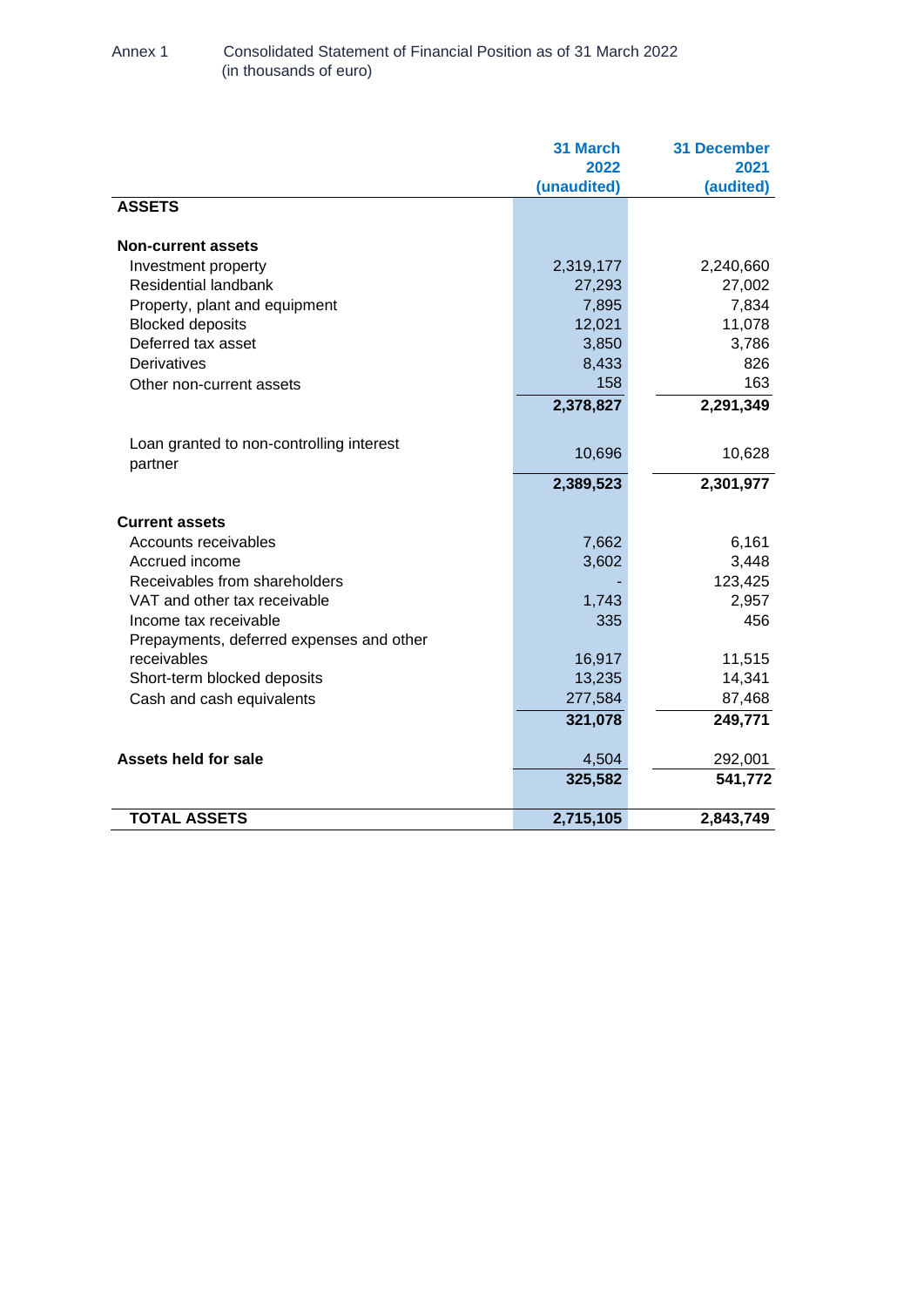## Annex 1 Consolidated Statement of Financial Position as of 31 March 2022 (cont.) (in thousands of euro)

|                                                                      | 31 March    | <b>31 December</b> |
|----------------------------------------------------------------------|-------------|--------------------|
|                                                                      | 2022        | 2021               |
|                                                                      | (unaudited) | (audited)          |
| <b>EQUITY AND LIABILITIES</b>                                        |             |                    |
|                                                                      |             |                    |
| Equity attributable to equity holders of the                         |             |                    |
| Company                                                              |             |                    |
| Share capital                                                        | 12,920      | 11,007             |
| Share premium                                                        | 668,904     | 550,522            |
| Unregistered share capital increase                                  |             | 120,295            |
| Capital reserve                                                      | (49, 489)   | (49, 489)          |
| Hedge reserve                                                        | (24, 307)   | (30, 903)          |
| Foreign currency translation                                         | (2,694)     | (2,570)            |
| Accumulated profit                                                   | 516,618     | 501,704            |
|                                                                      | 1,121,952   | 1,100,566          |
| Non-controlling interest                                             | 16,733      | 16,423             |
| <b>Total Equity</b>                                                  | 1,138,685   | 1,116,989          |
|                                                                      |             |                    |
| <b>Non-current liabilities</b>                                       |             |                    |
| Long-term portion of long-term borrowing                             | 1,251,562   | 1,255,114          |
| Lease liability                                                      | 40,876      | 38,767             |
| Deposits from tenants                                                | 12,021      | 11,078             |
| Long term payable                                                    | 2,494       | 2,426              |
| Provision for share based payment                                    | 995         | 1,410              |
| Derivatives                                                          | 39,536      | 38,743             |
| Provision for deferred tax liability                                 | 136,718     | 140,145            |
|                                                                      | 1,484,202   | 1,487,683          |
|                                                                      |             |                    |
| <b>Current liabilities</b><br>Current portion of long-term borrowing | 47,905      |                    |
| Current portion of lease liabilities                                 | 212         | 44,337<br>198      |
| Trade payables and provisions                                        | 27,644      | 31,092             |
| Deposits from tenants                                                | 2,327       | 1,932              |
| VAT and other taxes payable                                          | 1,822       | 2,222              |
| Income tax payable                                                   | 8,796       | 1,000              |
| Derivatives                                                          | 1,464       | 2,681              |
| Advances received                                                    | 1,919       | 784                |
|                                                                      | 92,089      | 84,246             |
|                                                                      |             |                    |
| Liabilities related to assets held for sale                          | 129         | 154,831            |
|                                                                      | 92,218      | 239,077            |
| <b>TOTAL EQUITY AND LIABILITIES</b>                                  | 2,715,105   | 2,843,749          |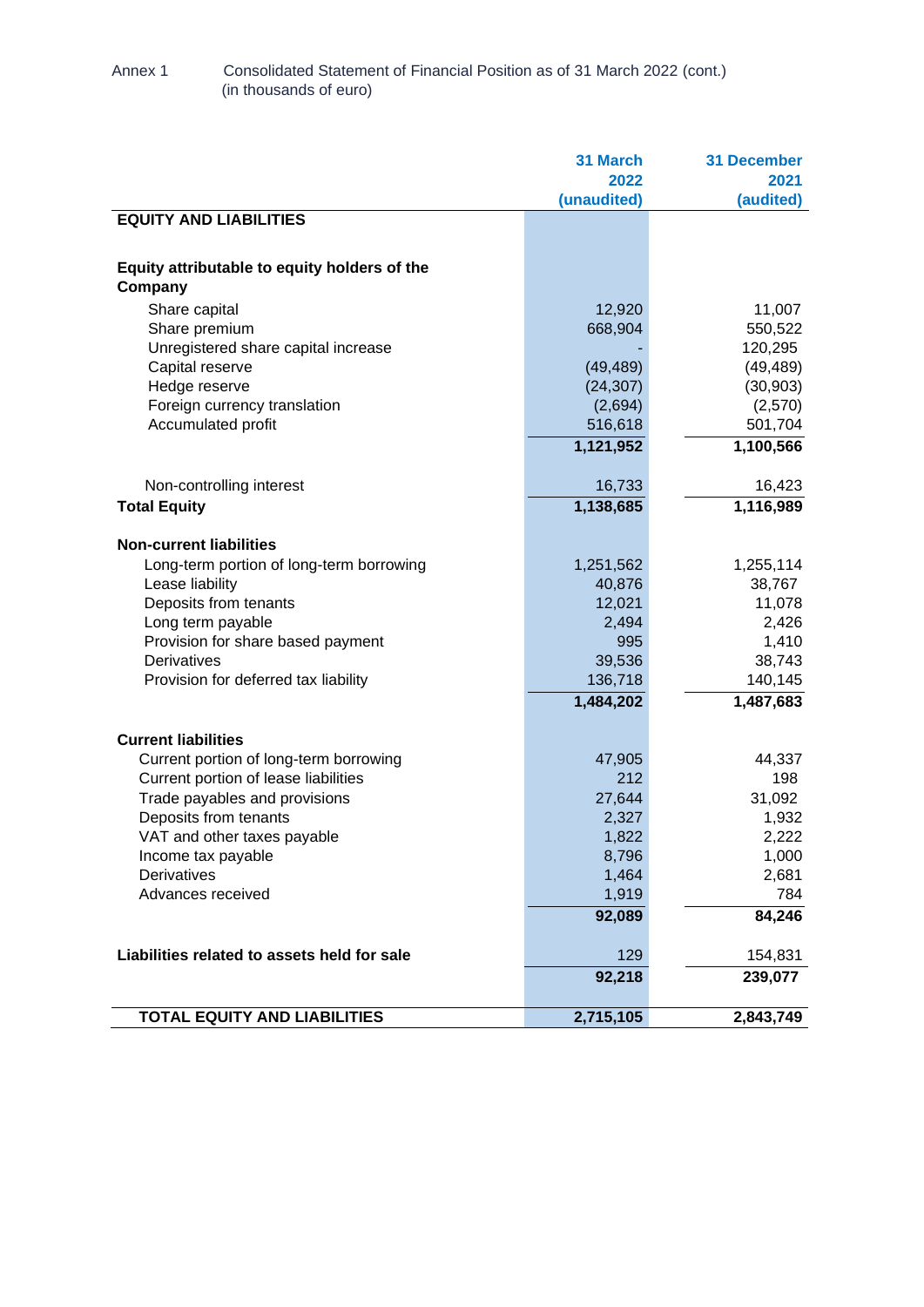| Annex 2 | Consolidated Income Statement for the 3 month periods ended 31 March 2022 (in |
|---------|-------------------------------------------------------------------------------|
|         | thousands of euro)                                                            |

|                                                                                        | ended<br>31 March<br>2022<br>(unaudited) | Three-month period Three-month period<br>ended<br>31 March<br>2021<br>(unaudited) |
|----------------------------------------------------------------------------------------|------------------------------------------|-----------------------------------------------------------------------------------|
|                                                                                        |                                          |                                                                                   |
| Rental revenue                                                                         | 31,322                                   | 27,984                                                                            |
| Service charge revenue                                                                 | 10,443                                   | 9,243                                                                             |
| Service charge costs                                                                   | (11, 471)                                | (9,761)                                                                           |
| <b>Gross margin from operations</b>                                                    | 30,294                                   | 27,466                                                                            |
| Selling expenses                                                                       | (392)                                    | (364)                                                                             |
| Administration expenses                                                                | (3,221)                                  | (2,980)                                                                           |
| Profit/(loss) from revaluation /<br>impairment of assets                               | 3,063                                    | (2,594)                                                                           |
| Other income                                                                           | 35                                       | 118                                                                               |
| Other expenses                                                                         | (665)                                    | (179)                                                                             |
| Profit/(loss) from continuing<br>operations before tax and finance<br>income / expense | 29,114                                   | 21,467                                                                            |
| Foreign exchange differences gain /<br>(loss), net                                     | (1, 145)                                 | (368)                                                                             |
| Finance income                                                                         | 71                                       | 74                                                                                |
| Finance cost                                                                           | (8, 117)                                 | (8, 564)                                                                          |
| Profit/(loss) before tax                                                               | 19,923                                   | 12,609                                                                            |
| Taxation                                                                               | (4,699)                                  | (3,903)                                                                           |
| Profit /(loss) for the period                                                          | 15,224                                   | 8,706                                                                             |
| <b>Attributable to:</b>                                                                |                                          |                                                                                   |
| Equity holders of the Company                                                          | 14,914                                   | 8,462                                                                             |
| Non-controlling interest                                                               | 310                                      | 244                                                                               |
| Basic earnings / (losses) per share<br>(in Euro)                                       | 0.03                                     | 0.02                                                                              |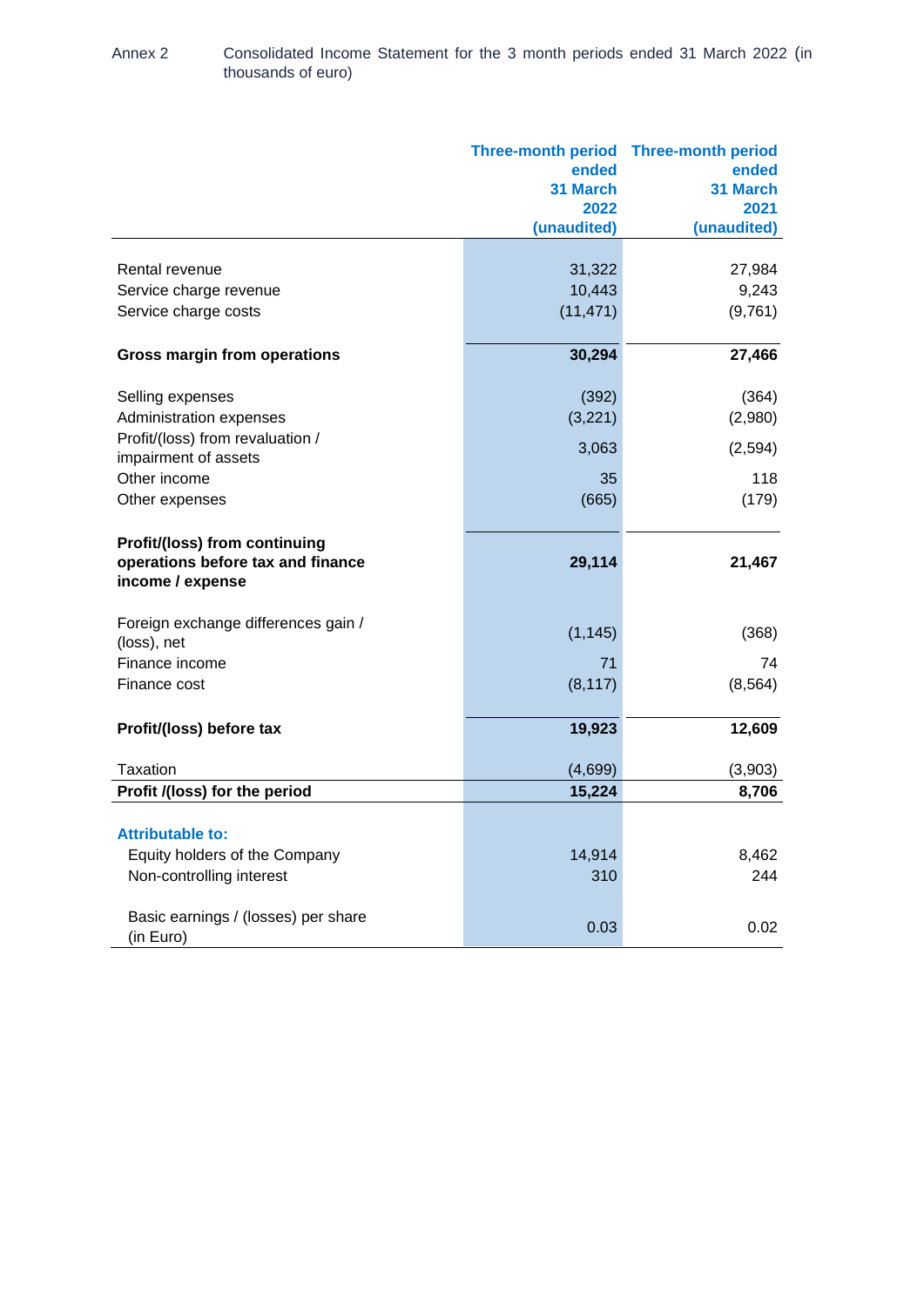Annex 3 Consolidated Statement of Cash Flow for the 3 month period ended 31 March 2022 (in thousands of euro)

|                                                                                           | <b>Three-month</b> | <b>Three-month</b> |
|-------------------------------------------------------------------------------------------|--------------------|--------------------|
|                                                                                           | period ended       | period ended       |
|                                                                                           | 31 March           | 31 March           |
|                                                                                           | 2022               | 2021               |
|                                                                                           | (unaudited)        | (unaudited)        |
| <b>CASH FLOWS FROM OPERATING ACTIVITIES:</b>                                              |                    |                    |
| Profit/ (loss) before tax                                                                 | 19,923             | 12,609             |
| <b>Adjustments for:</b>                                                                   |                    |                    |
| Loss/(profit) from revaluation/impairment of assets                                       | (3,063)            | 2,594              |
| and residential projects                                                                  |                    |                    |
| Foreign exchange differences loss, net                                                    | 1,145              | 368                |
| Finance income                                                                            | (71)               | (74)               |
| Finance cost                                                                              | 8,117              | 8,564<br>250       |
| Provision for share based payment loss/(profit)<br>Depreciation                           | (415)<br>121       | 181                |
|                                                                                           |                    |                    |
| Operating cash before working capital changes                                             | 25,757             | 24,492             |
| Decrease / (increase) in accounts receivables and<br>prepayments and other current assets | (2,042)            | (2,072)            |
| Decrease / (increase) in advances received                                                | 1,135              | 740                |
| Increase / (decrease) in deposits from tenants                                            | 1,338              | 1,054              |
| Increase / (decrease) in trade and other payables                                         | (2,784)            | (559)              |
| <b>Cash generated from operations</b>                                                     | 23,404             | 23,655             |
| Tax paid in the period                                                                    | (1,633)            | (1, 403)           |
| Net cash from operating activities                                                        | 21,771             | 22,252             |
| <b>CASH FLOWS FROM INVESTING ACTIVITIES:</b>                                              |                    |                    |
| Expenditure on investment property and property,                                          |                    |                    |
| plant and equipment                                                                       | (29, 938)          | (22, 332)          |
| Purchase of completed assets and land                                                     | (50, 356)          |                    |
| Sale of residential landbank                                                              | 1,073              |                    |
| Sale of subsidiary, net of cash in disposed assets                                        | 125,112            |                    |
| Advances received for assets held for sale                                                |                    | 1,080              |
| VAT/tax on purchase/sale of investment property                                           | 1,214              | 1,297              |
| Interest received                                                                         | 3                  | 6                  |
| Net cash from/(used in) investing activities                                              | 47,108             | (19, 949)          |
| <b>CASH FLOWS FROM FINANCING ACTIVITIES:</b>                                              |                    |                    |
| Proceeds from long-term borrowings                                                        | 432                | 103,883            |
| Repayment of long-term borrowings                                                         | (3,358)            | (111, 821)         |
| Interest paid and other financing breaking fees                                           | (4,924)            | (9, 194)           |
| Proceeds from issue of share capital, net of issuance costs                               | 120,386            |                    |
| Repayment of lease liability                                                              | (525)              | (516)              |
| Loans origination payment                                                                 |                    | (780)              |
| Decrease/(Increase) in short term deposits                                                | 163                | (1, 131)           |
| Net cash from /(used in) financing activities                                             | 112,174            | (19, 559)          |
| Net foreign exchange difference                                                           | (102)              | (686)              |
| Net increase/ (Decrease) in cash and cash equivalents                                     | 180,951            | (17, 942)          |
| Cash and cash equivalents at the beginning of the period                                  | 96,633             | 271,996            |
| Cash and cash equivalents at the end of the period                                        | 277,584            | 254,054            |